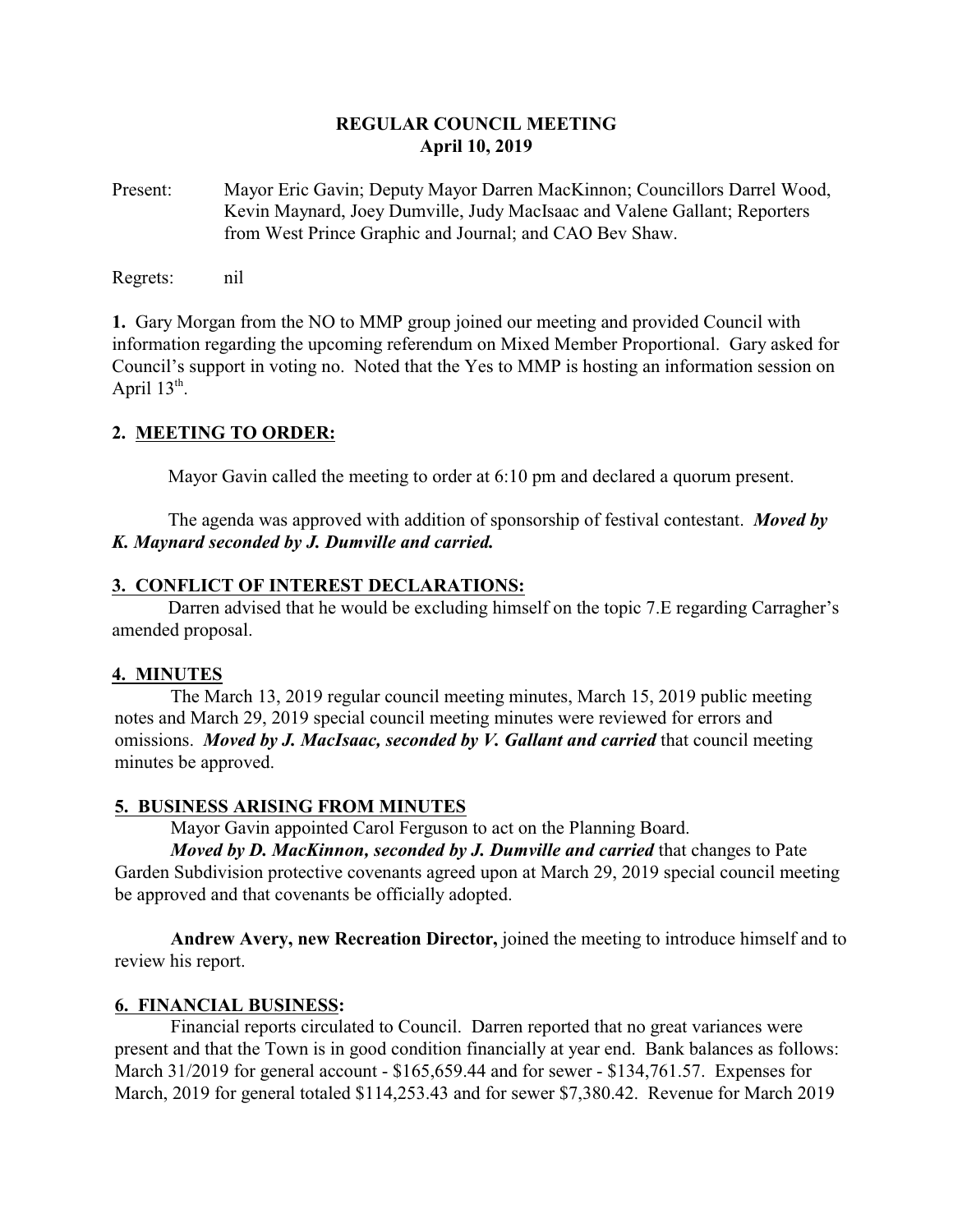for general - \$90,087.41 plus CWWF Funds of \$54,164.58 to be transferred to Sewer Account, and Retail Centre loan proceeds of \$30,936.00; for sewer \$14,924.31. *Moved by D. MacKinnon, seconded by K. Maynard and carried* that financial reports, paid bills for March 2019 and bank balances be approved.

#### **7. NEW BUSINESS**

*A. Mayor's report* - Eric reported meeting with engineers from UV supplier and WSP and Council's budget meetings.

*B. Administrator's report -* Bev reported working on the operating and capital budgets, asset management reports and capital investment plans to be submitted to the Province, financing arrangements for retail centre and sewer project, new insurance company information and grant application for maintenance building. Met with same group as Eric on the lagoon. Still having issues with Complex heating system. Bev's overtime at 37 hours and 2 days left of vacation time; Dale's hours at 83.

## *C. Reports from Departments*

*Properties (Kevin)* - Kevin didn't have any updates on the new maintenance building and there's been no response from Sandra Keough on the dilapidated house on Kent Street.

*Streets & Sidewalks (Valene) -* Valene reported that workers from the Lady Slipper Villa have expressed concern regarding residents crossing Main Street to Vinny's and would like to see a crosswalk installed. Other crosswalks in town need to be painted. A sidewalk repair list plus recommendations on street repair will be submitted in the near future. Valane has been trying unsuccessfully to contact the Solar Light company in our area regarding lighting for the Christmas decorations.

*Recreation (Joey)* - Written report reviewed earlier when Andrew was present. To gather more information on what's needed by the men's softball league for management . It appears they need someone to collect registration fees, pay bills and handle any controversy. *Moved by D. Dumville seconded by V. Gallant and carried* that as recommended by Andrew, all team coaches and volunteers that participate in the Town's recreation programs will require a criminal record check. Andrew to collect information on abuse policies.

*Newcomers/Recruitment (Judy) -* Judy reported on the upcoming Immigration Summit on April 23 & 24 that she is interested in attending. To obtain details on registration.

*Police/Fire Department (Darrel) -* Darrel highlighted the RCMP monthly report stating that 110 patrol hours were spent in O'Leary. The letter from Borden-Carleton looking for support on their plea to the Province for more RCMP members in PEI was mentioned but Council seemed to feel the focus should be on our own area. Darrel to contact Alberton and Tignish councillors responsible for police protection to see if a joint effort can be made. Fire Chief's monthly report circulated saying 9 calls for service this month and training included use of new sim lab at Community Hospital. Frank Sweet has retired after 42 years of service and Kim Clements has been accepted as a probationary member. Father's Day draw and dance coming up soon. *Moved by D. MacKinnon, seconded by D. Wood and carried* that Town offer one third of cost to a maximum of \$700 for the department members' purchase of badges. (Valene & Kevin abstained from the vote due to possible conflict of interest.) Darrel noted that the new firetruck is on schedule to arrive here before the festival.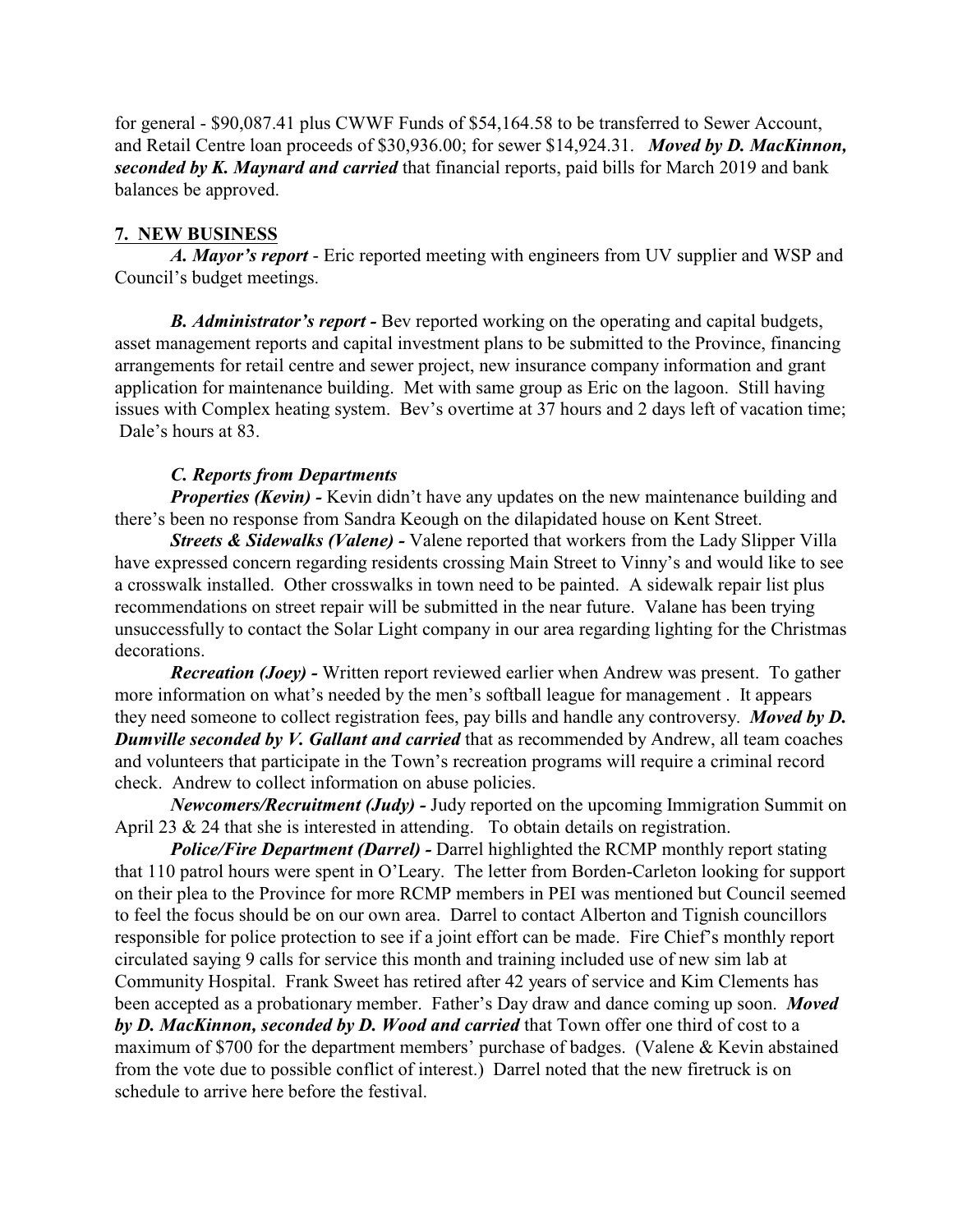*Sanitation & Community Development (Eric) -* Eric mentioned in his Mayor's report about meeting with the engineers from UV supplier and WSP and that they are still struggling with solutions to the issues at the lagoon/UV system. Eric advised that the Planning Board will soon be working on the zoning issues (possible change to Pate Subdivision and most recent annexed area).

*D. 2nd reading of Emergency Management Bylaw -* Bylaw # 2019-01, Town of O'Leary Municipal Emergency Management Program Bylaw:

WHEREAS the Municipal Government Act requires a bylaw to enable the Council of the Town of O'Leary to provide emergency management planning for all areas of the municipality;

AND WHEREAS the Town of O'Leary Municipal Emergency Management Bylaw # 2019-01 was read and formally approved a first time at the Council meeting held on March 13, 2019;

THEREFORE BE IT RESOLVED the Town of O'Leary Municipal Emergency Management Bylaw # 2019-01 be hereby read a second time.

## *Moved by Darren MacKinnon, seconded by Joey Dumville and carried.*

WHEREAS the Municipal Government Act requires a bylaw to enable the Council of the Town of O'Leary to provide emergency management planning for all areas of the municipality;

AND WHEREAS the Town of O'Leary Municipal Emergency Management Bylaw # 2019-01 was read and approved at two separate meetings of Council held on different days; THEREFORE BE IT RESOLVED the Town of O'Leary Municipal Emergency

Management Bylaw # 2019-01 be formally adopted.

*Moved by Darrel Wood, seconded by Judy MacIsaac and carried.*

*E. Confirm approval of Carragher proposal - Moved by J. MacIsaac, seconded by D. Wood and carried* that since Joey Carragher, J.C. Handyman's proposed housing project under the Affordable and Accessible Housing Program with the Province has been relocated to PID # 43620, 612 Main Street and this site does not require boundary extension or rezoning, that preliminary approval for the proposed housing project be granted.

*F. Resolution re Provincial Grant for maintenance shop and quotes:* After reviewing estimates totalling \$96,000 for construction of new maintenance building, it was *moved by D. MacKinnon, seconded by D. Wood* that WHEREAS the Town of O'Leary existing maintenance /storage building at 10 Willow Avenue is in very poor condition and needs to be replaced at an estimated cost of \$96,000; THEREFORE BE IT RESOLVED that the Town of O'Leary approve a funding application for 50% of costs to the Rural Growth Initiative Community Revitalization Program. *Motion carried.*

*G. Pruning of Memorial Orchard Trees: Moved by K. Maynard, seconded by D. MacKinnon and carried* that WHEREAS the fruit trees have not been pruned since planting and that it is important for their health; BE IT RESOLVED that a budget of \$500 be allowed for this task. Note that Garth Davey is meeting with Dale this week for a brief tutorial on pruning.

## *H. Resolution for Capital Investment Plan for gas tax:*

WHEREAS the Town of O'Leary has been notified that the Town will be receiving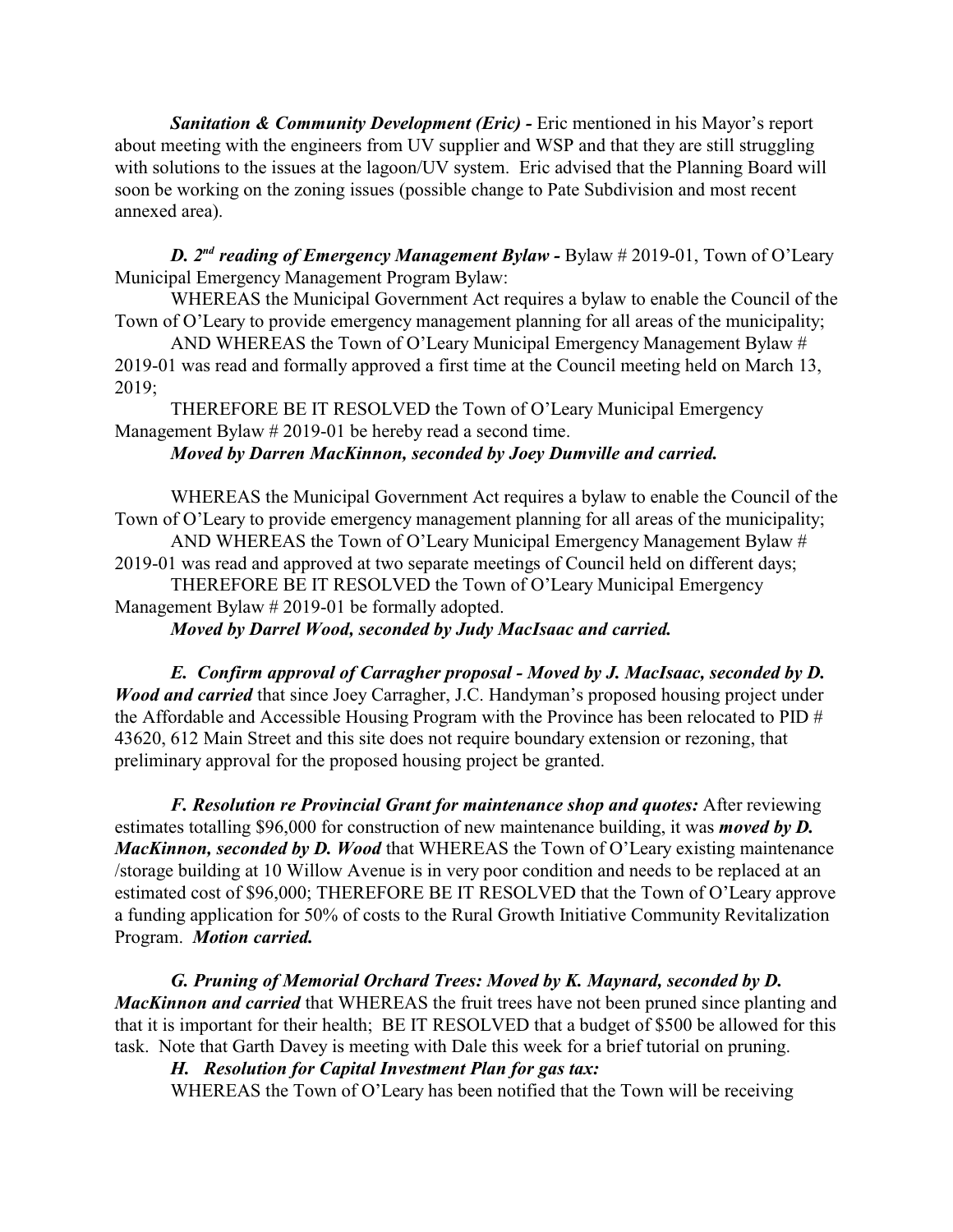\$600,000 over the next five years (2019/2020 to 2023/2024) in gas tax funds and Infrastructure Secretariat requires a capital investment plan from the Town;

WHEREAS approximately \$165,000 gas tax previously earmarked for the development of the Pate Garden Subdivision project is now eligible to be transferred to a new project;

WHEREAS the Town of O'Leary Sewer Utility's wastewater treatment plant (lagoon and UV system) are experiencing serious issues with blue green algae causing higher than acceptable BOD and TSS levels and that sulphur or H2S gas resulting from the algae bloom is causing extreme corrosion to all metal and electrical items located or previously located in the UV concrete chamber;

THEREFORE BE IT RESOLVED that the Capital Investment Plan to be submitted to Infrastructure Secretariat indicate that the surplus of gas tax, \$165,000 from previous agreement and \$531,000 of the new gas tax be designated for Sewer Treatment Plant - 2019 project which may include but is not limited to sludge removal of Lagoon cell # 1, aggressive aerator machinery, repairs and/or replacement of UV system parts and the creation of shade to inhibit the growth and bloom of algae.

*Moved by Darren MacKinnon, seconded by J. Dumville and carried.*

*I. Permit application for Dale Burden* - *Moved by J. Dumville, seconded by D. MacKinnon and carried* that development permit application from Dale Burden be approved for construction of private storage garage at  $PID # 42713$  with a bylaw variance of 4 feet in the distance between the dwelling and the new garage. This variance is being permitted as the property owner intends to connect the two buildings in the future.

*J. Donation request from Rural Beautification committee - Moved by D. MacKinnon, seconded by D. Wood and carried* that a donation of \$251.00 be forwarded to the Rural Beautification Society to support their annual competition and awards dinner.

*K. Support to Summerside on no tolls for Confederation Bridge - Moved by J. MacIsaac, seconded by V. Gallant and carried* that the Town Council support the City of Summerside in their efforts to lobby government to eliminate tolls at Confederation Bridge.

*L. Construction quote on Ellsworth Field dugouts - Only one quote was attainable and* Council felt it was too high. Other options to be explored.

#### *M. Other business & correspondence*:

*Contestant for Potato Blossom Festival Pageant - Moved by K. Maynard, seconded by D. MacKinnon and carried* that the Town of O'Leary sponsor a pageant entrant for \$100 regardless of whether the girl is from the Town or not.

*FPEIM AGM on April 29th -* Darren plans to attend.

#### *8.* **COMMITTEE OF THE WHOLE**

*Moved by K. Maynard, seconded by V. Gallant and carried that Council adjourn to* committee of the whole session at 7:50 pm.

*Moved by J. Dumville, seconded by J. MacIsaac and carried* that regular meeting